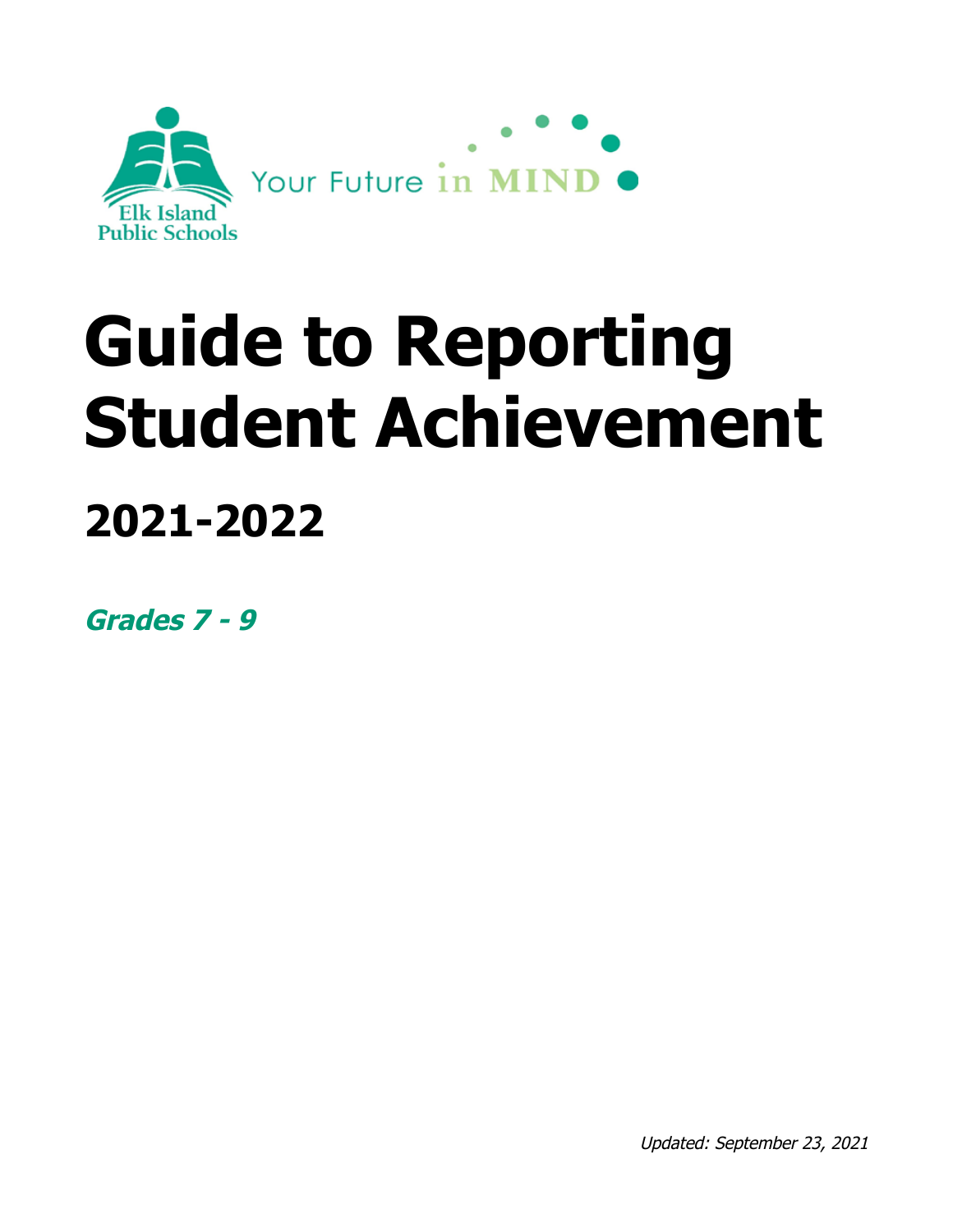We believe every student can learn and experience success. One of the ways we help students learn and succeed is to carefully evaluate their achievement and growth, and to share that information with parents and guardians.

#### **This guide will help parents and guardians understand:**

- assessment;
- the responsibilities of students, staff, and parents and quardians;
- how and when achievement information will be communicated or reported;
- how marks and grades are determined; and
- the steps taken when summative assessments are missing or incomplete.

Parents and guardians are the key influences in a child's life. Understanding how a child is achieving in school and how to support that achievement is integral to success in school. Parents and guardians are encouraged to read this guide and contact our school's administration with any questions or if further information is required.

### **What Is Assessment?**

Assessment is the process of collecting and communicating information about student achievement. In essence, assessment informs students, teachers, and parents about what students have learned and how well they have learned it. Teachers regularly gather information about students' learning through a variety of assessment tools. These tools can include conversations, observations, the submission of student work, and tests or quizzes. Through these feedback opportunities, teachers determine students' areas of strength, and the areas in which students may need more time or practice. All of these opportunities allow teachers to give parents and guardians a clear and accurate picture of student achievement and growth.

## **Supporting Student Achievement and Success**

In alignment with the *[Education](http://www.qp.alberta.ca/documents/Acts/e00p3.pdf) Act*, students, teachers, parents, and guardians all have roles to play in supporting and helping students experience success in school.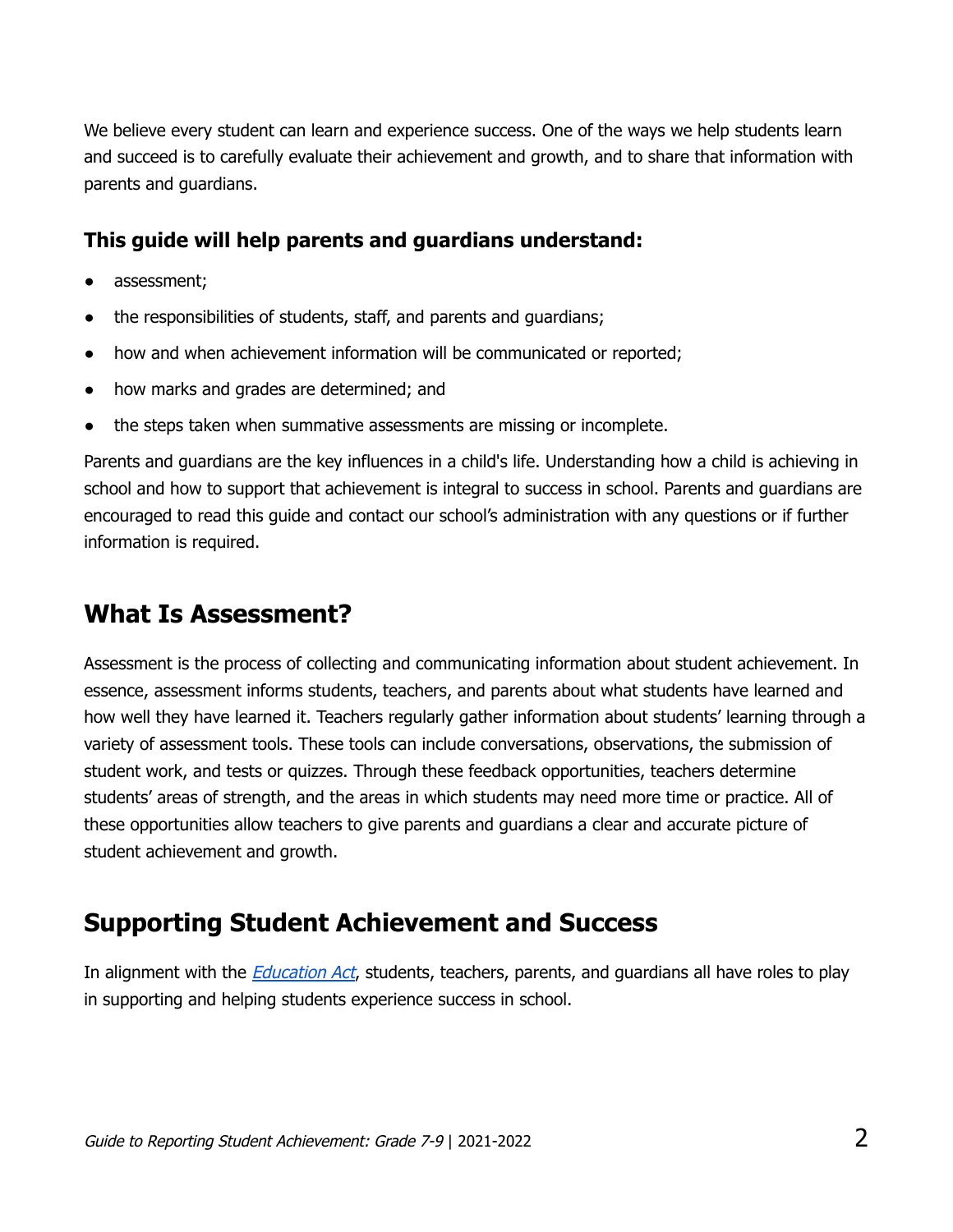#### **Students have a responsibility for their own learning and are expected to:**

- attend school every day and be on time;
- complete assignments, projects, and tasks to the best of their ability;
- participate in activities that celebrate learning;
- consistently demonstrate their learning; and
- take advantage of opportunities to revise or redo assessments to demonstrate their learning.

#### **Teachers will help students succeed by:**

- providing appropriate programming for each student;
- clearly explaining what is expected of each student and how student work will be assessed and reported;
- ensuring students have multiple opportunities and ways to demonstrate their learning;
- giving students the opportunity to redo/complete missed assessments and activities;
- keeping detailed, accurate information describing student successes and challenges;
- providing timely and ongoing communication with parents/guardians, students, and school administration.

#### **Parents and guardians can support a student's learning by:**

- working in partnership with school staff;
- providing time and a place for children to practice and complete assigned work at home;
- ensuring regular school attendance;
- staying informed about school events and keeping in touch with school staff;
- regularly accessing student assessment information via PowerSchool; and
- attending Parent-Teacher-Student conferences/interviews.

# **Instructional Support Plan (ISP)**

Elk Island Public Schools (EIPS) is using the Instructional Support Plan to support programming for students with diverse learning needs. An ISP may be created for students with identified learning needs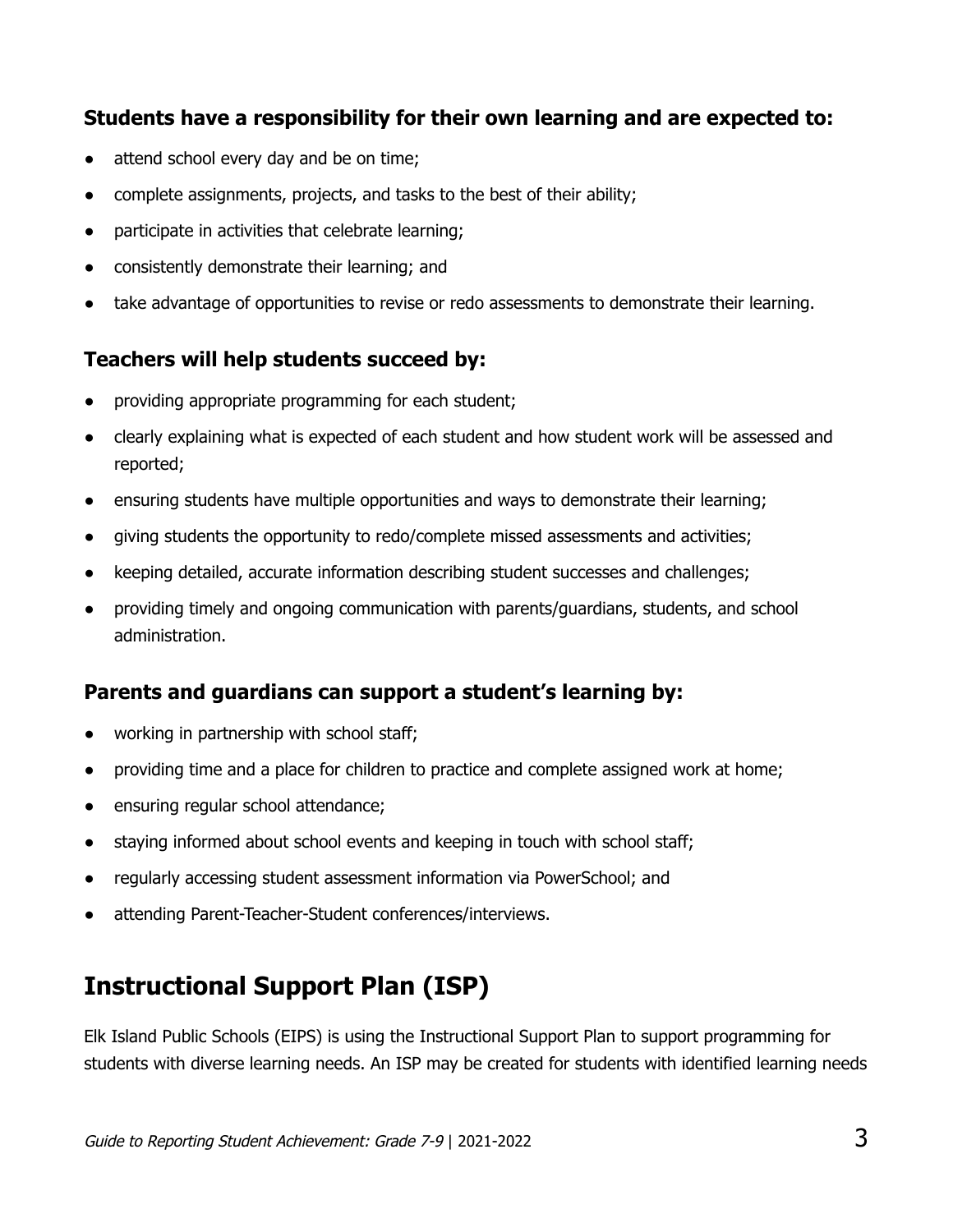in Early Childhood Services (ECS) to grade 12. The ISP process aligns with Alberta Education initiatives and supports the success of each and every student.

Parents and/or guardians of students recommended to have an ISP to support his/her learning during the school year will be contacted by the school in September or early October.

#### **Features of EIPS' ISP that help make a student's programming more effective include:**

- ways in which a student likes to learn which allows teachers to focus on a student's strengths and interests.
- class-wide and more student-specific strategies that increase learning opportunities for all students.
- an online format making the creation, updating, and communication of ISPs more efficient with a plan is for the ISP to become available online to parents in the future.
- scheduled meetings with parents during the course of the year during which ISP goals and student progress is shared and discussed.

#### **Course Outlines**

Information about the Alberta Curriculum can be accessed from Alberta Education's, My [Child's](https://www.learnalberta.ca/content/mychildslearning/) Learning - A Parent [Resource](https://www.learnalberta.ca/content/mychildslearning/). Further specific details about course content can be provided by the classroom teacher.

Teachers communicate classroom information (assignments, activities, events, etc.) through Brightspace. Teachers will also utilize email to communicate with parents.

[Brightspace](https://eips.brightspace.com/) student log-in

[Brightspace](https://eips.brightspace.com/d2l/local) parent log-in

#### **Determining Report Card Grades**

Teachers consider multiple sources of evidence and use professional judgment to determine the report card grade.

#### **Formative Assessments**

Throughout the year, students will be given opportunities to participate in or work on many activities which will help them improve their knowledge and skills. These practice assignments, projects, or other activities demonstrate to teachers the areas in which students need more practice and where students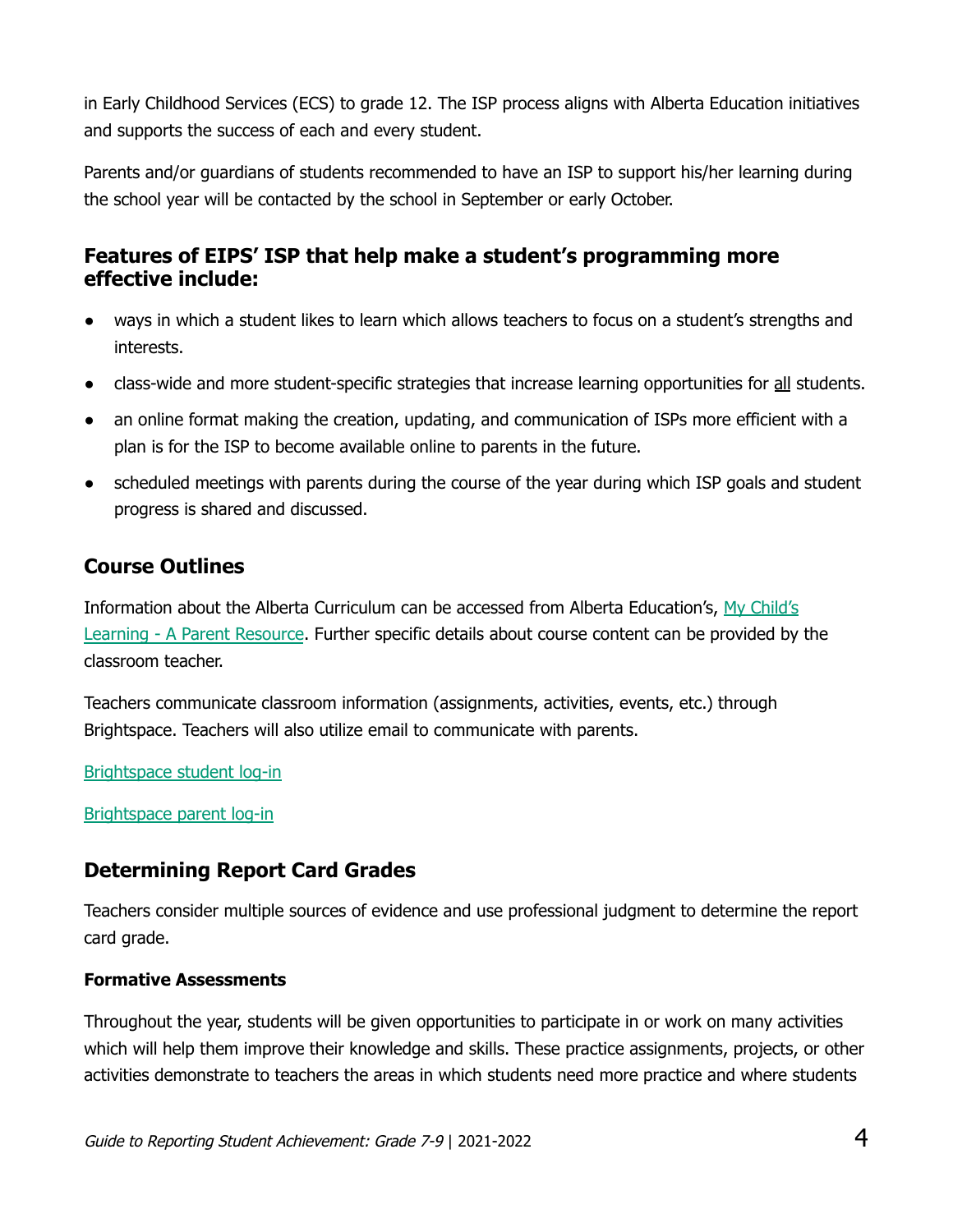can improve. These are called *formative* assessments. Teachers use formative feedback to help quide their instructional plans and to offer students more ways in which they can demonstrate their learning.

#### **Summative Assessments**

Summative assessments provide students with formal chances to "show what they know". Using professional judgment, teachers consider summative assessments, observations, and conversations with students in determining report card grades.

Final summative assessments in junior high core subjects provide students with the opportunity to demonstrate their learning at the end of a course. In exceptional circumstances alternative final summative assessment arrangements may be made in consultation with school administration.

#### **Missing, Incomplete, or Resubmitted Student Work**

As outlined in Administrative Policy 360, principals work with their teachers to ensure:

- A. teachers collect reliable and valid evidence that supports their judgment about students' achievement. Teachers may choose to exclude assessments that are inconsistent with the teacher's professional judgment;
- B. students are offered opportunities to redo and resubmit summative assessments;
- C. communication plans for reporting student achievement and growth to parents/guardians/students are developed and aligned with school-wide assessment and intervention plans;
- D. students have been given multiple opportunities and ways to demonstrate learning;
- E. teachers engage in ongoing, timely communication with parents/guardians/students and the principal regarding missing or incomplete work;
- F. follow up has occurred to determine the reason why a summative assessment (assignment, test, project, etc.) is missing or incomplete, and that opportunities are provided for the student to resubmit and/or fulfill the requirements of the summative assessment (assignment, test, project, etc.);
- G. once the student has been given opportunities to resubmit summative assessments, but does not submit missing or incomplete summative assessments, the student and parents/guardians are informed and the teacher, in consultation the student and student's parents/guardians will determine a plan to hold the student accountable and/or plan for further learning;
- H. the teacher, in consultation with the principal, uses professional judgment to determine the impact of the missing or incomplete assignments on the student's grade;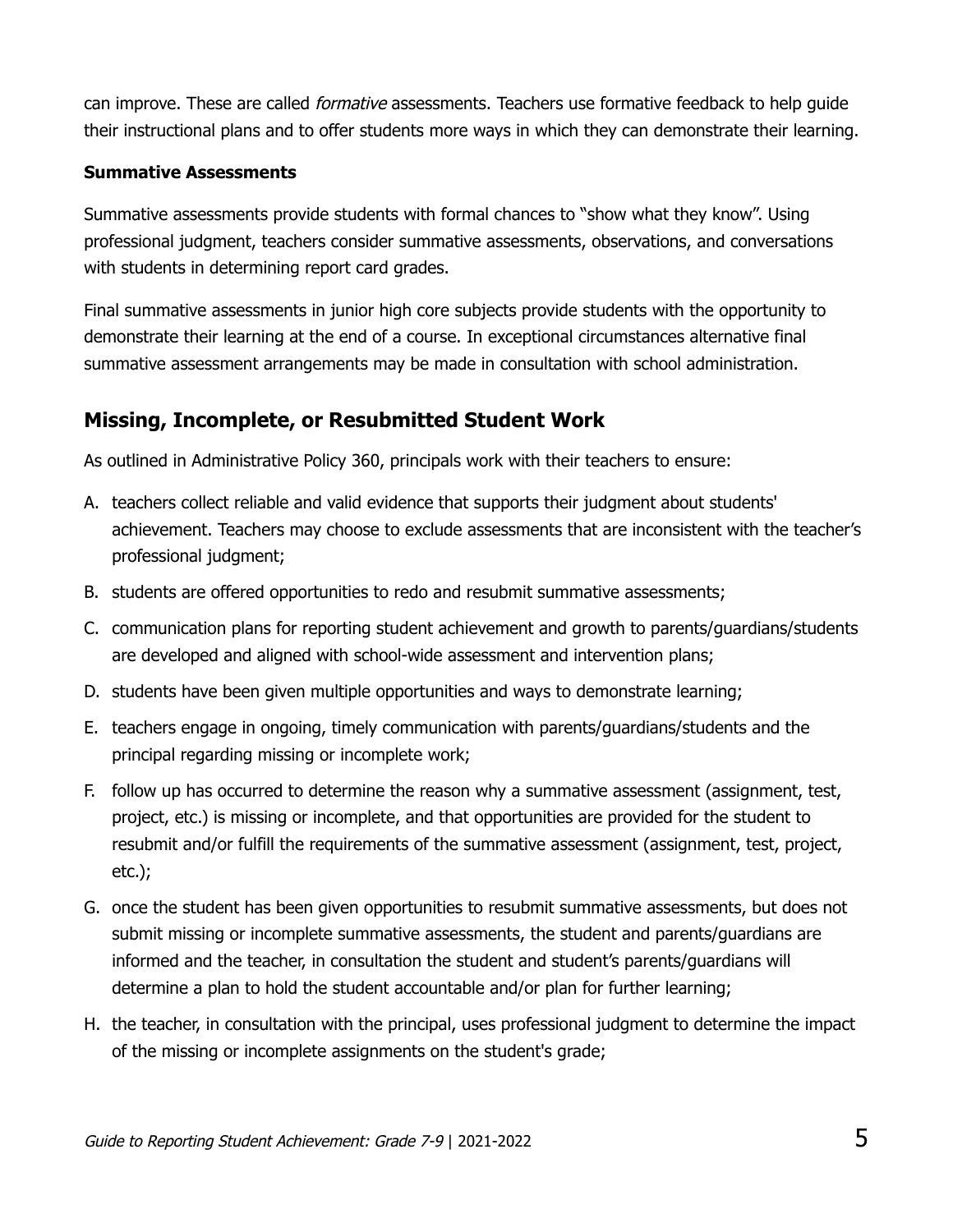I. that provided the preceding have been followed, the teacher may assign the student a mark of zero for that missed summative assessment item (assignment, test, project, etc.).

Please contact your child's teacher for more information about rewrites and redos.

#### **Assessment**

#### **Junior High Grading Scale**

Grades in junior high language arts, math, science and social studies courses will be reported using percentages.

(Adapted from Alberta programs of study)

| $80 - 100%$ | Learning goals are met in an astute and comprehensive way.<br>$\bullet$                                                                   |
|-------------|-------------------------------------------------------------------------------------------------------------------------------------------|
|             | Assignments are well crafted, organized in a purposeful fashion, and<br>$\bullet$<br>demonstrate attention to precise details.            |
|             | Demonstrates an in- depth understanding and degree of skill on summative<br>$\bullet$<br>assessments.                                     |
|             | Has assembled an in- depth understanding of the concepts, generalizations and<br>$\bullet$<br>skills fundamental to the program.          |
| 65 - 79%    | Learning goals are met in a practical and thorough way.<br>$\bullet$                                                                      |
|             | Assignments are complete, organized in a competent fashion, and demonstrate<br>$\bullet$<br>attention to relevant details.                |
|             | Demonstrates a substantial understanding and degree of skill on summative<br>assessments.                                                 |
|             | Has assembled a thorough understanding of the concepts, generalizations and<br>$\bullet$<br>skills fundamental to the program.            |
| $50 - 64%$  | Learning goals are met in an appropriate and reasonable way.<br>$\bullet$                                                                 |
|             | Assignments are generally complete, organized in an acceptable fashion, and<br>$\bullet$<br>demonstrate attention to predictable details. |
|             | Demonstrates a satisfactory understanding and degree of skill on summative<br>$\bullet$<br>assessments.                                   |
|             | Has assembled a basic understanding of the concepts, generalizations and skills<br>$\bullet$<br>fundamental to the program.               |
| $0 - 49%$   | Student has demonstrated insufficient performance in relation to learner<br>outcomes.                                                     |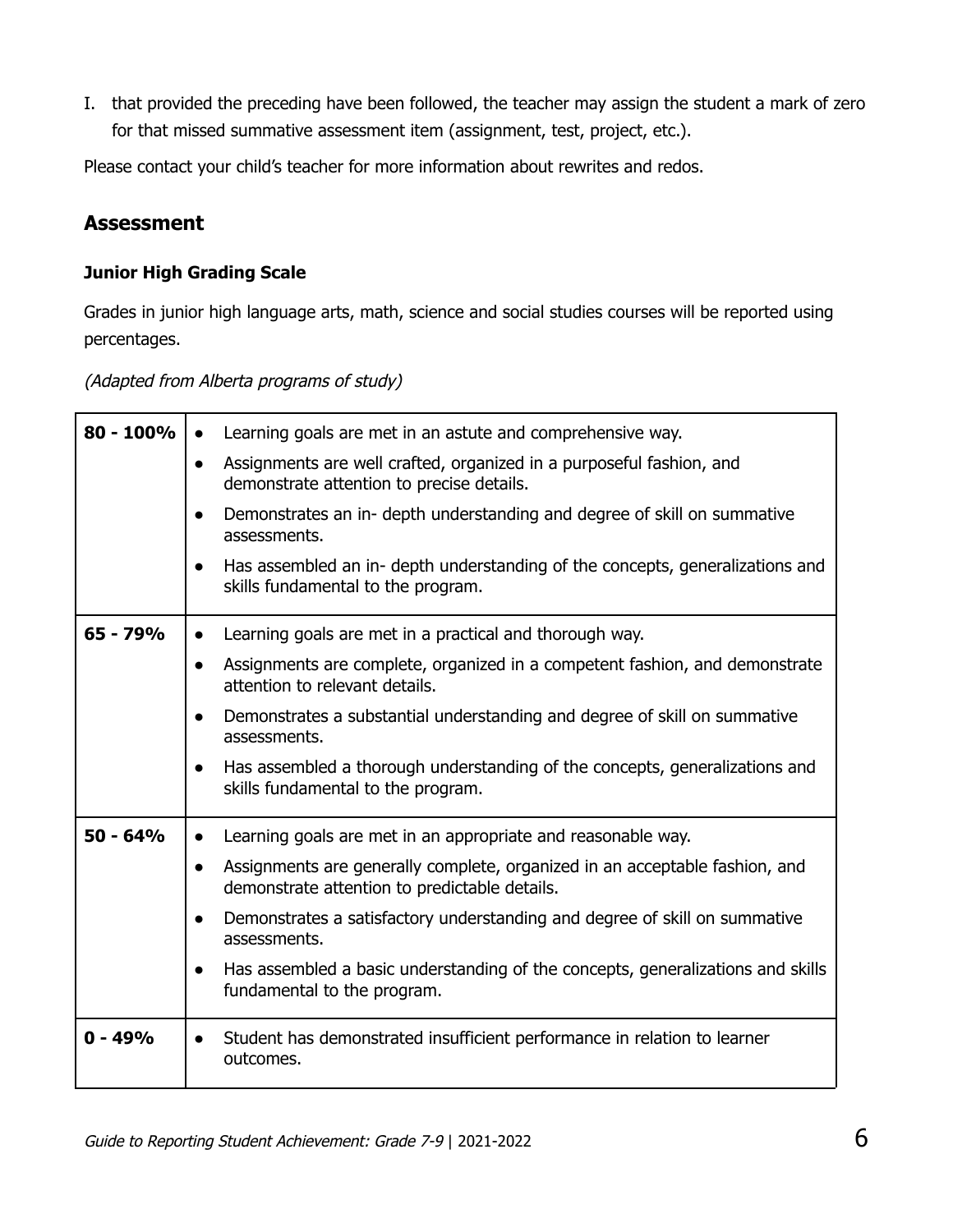|  |  |  |  |  | <b>Junior High Complementary Courses Grade Scale</b> |  |  |
|--|--|--|--|--|------------------------------------------------------|--|--|
|--|--|--|--|--|------------------------------------------------------|--|--|

| <b>Letter Grade</b> | <b>Description of Achievement Standards</b>                                                                                                                                                                                             |
|---------------------|-----------------------------------------------------------------------------------------------------------------------------------------------------------------------------------------------------------------------------------------|
| $A +$               | Achievement is highly sophisticated and adept.<br>$\bullet$<br>Consistent demonstration of a high degree of effectiveness that <i>may</i> surpass<br>$\bullet$<br>provincial standards for learning outcomes for the subject and grade. |
| A                   | Achievement is refined and skillful.<br>Consistent demonstration of a high degree of effectiveness in relation to<br>provincial standards for learning outcomes for the subject and grade.                                              |
| B                   | Achievement is competent and methodical.<br>$\bullet$<br>Consistent demonstration of considerable effectiveness in relation to<br>provincial standards for learning outcomes for the subject and grade.                                 |
| $\mathbf C$         | Achievement is marginally adequate.<br>$\bullet$<br>Effectiveness falters occasionally in relation to provincial standards for<br>learning outcomes for the subject and grade.                                                          |
| D                   | Inconsistently achieves at an acceptable level.<br>$\bullet$<br>Limited effectiveness or inconsistent performance is demonstrated in relation<br>$\bullet$<br>to provincial standards for learning outcomes for the subject and grade.  |
| Т                   | Description of Achievement Standards                                                                                                                                                                                                    |

#### **Academic Integrity**

All students are expected to behave ethically. Cheating, plagiarism (copying someone else's work and passing it off as one's own), copying, stealing tests or assignments and/or getting answers for a test or assignment in advance are not acceptable. Unethical behavior also includes giving answers or work to others to claim as their own.

If a student is suspected of unethical behavior, school administration will meet with the student and take action in accordance with [Administrative](https://www.eips.ca/about-us/administrative-procedures/350) Procedure 350 - Student Conduct.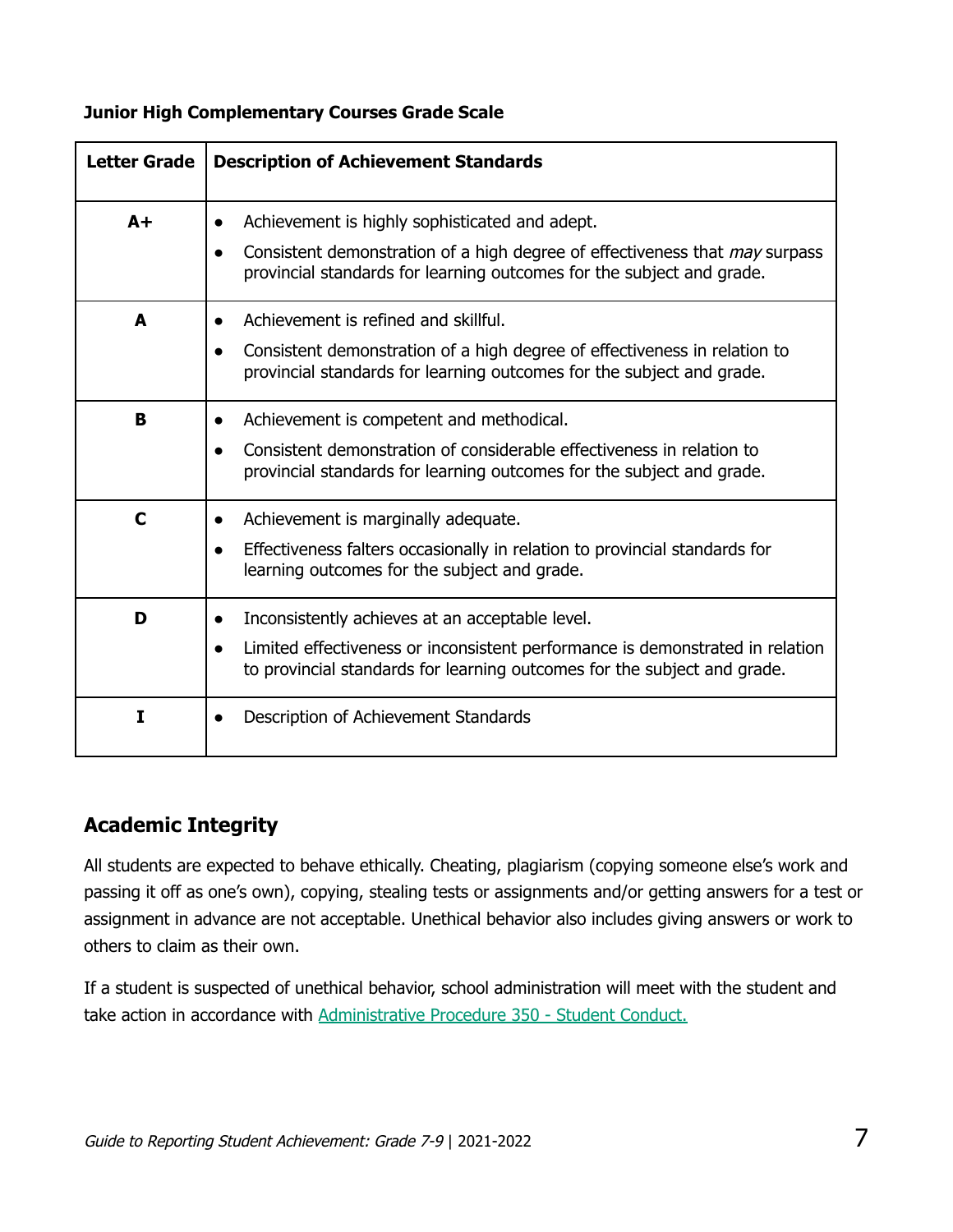#### **Reporting Student Achievement**

Communication with parents and students about student achievement will be continuous throughout the year. Communication may include: parent-teacher or parent-student-teacher conferences/interviews, portfolios of student work, student-led conferences, interviews, phone calls, checklists, and informal reports.

#### **Reporting Periods**

Please visit the school's website and school calendar to learn when report cards will be issued. Report Cards will be available via the Parent Portal on PowerSchool. Parents must set up an account by visiting the [PowerSchool](http://www.eips.ca/schools/powerschool) Parent Portal login page.

Marks for assignments will be available on the **[Parent](https://powerschool.eips.ca/public/home.html) Portal** in PowerSchool. Calculated grades will be displayed throughout the year. Parents are urged to click on individual grades to review marks that have been awarded for individual assignments.

#### **Conferences/Interviews**

Conferences are an important opportunity to speak with your child's teacher(s). Please visit the school's website and school calendar to learn when conferences will be held and how to book an appointment with your child's teacher(s).

To book a time to speak with a teacher or administrator at any time during the school year, please feel free to call the school and arrange for a meeting time.

#### **Grades/Marks Appeal Process**

To appeal a grade a student has been given, parents or students are encouraged to contact the classroom teacher. If the appeal cannot be resolved with the teacher, the parent or student shall appeal to the principal who will make and communicate the final decision. A principal's authority to rule on such appeals is set out in the *[Education](http://www.qp.alberta.ca/documents/Acts/e00p3.pdf) Act.* [Administrative](https://www.eips.ca/about-us/administrative-procedures/391) Procedure 391 outlines specific appeal process dates.

#### **The Role of External, Large Scale Assessments**

Provincial Achievement Tests (PATs) are administered annually to all Alberta students in Grade 9. These standardized tests reflect the essentials that all Alberta students are expected to achieve, regardless of school choice or location. When administered, results from these assessments provide school divisions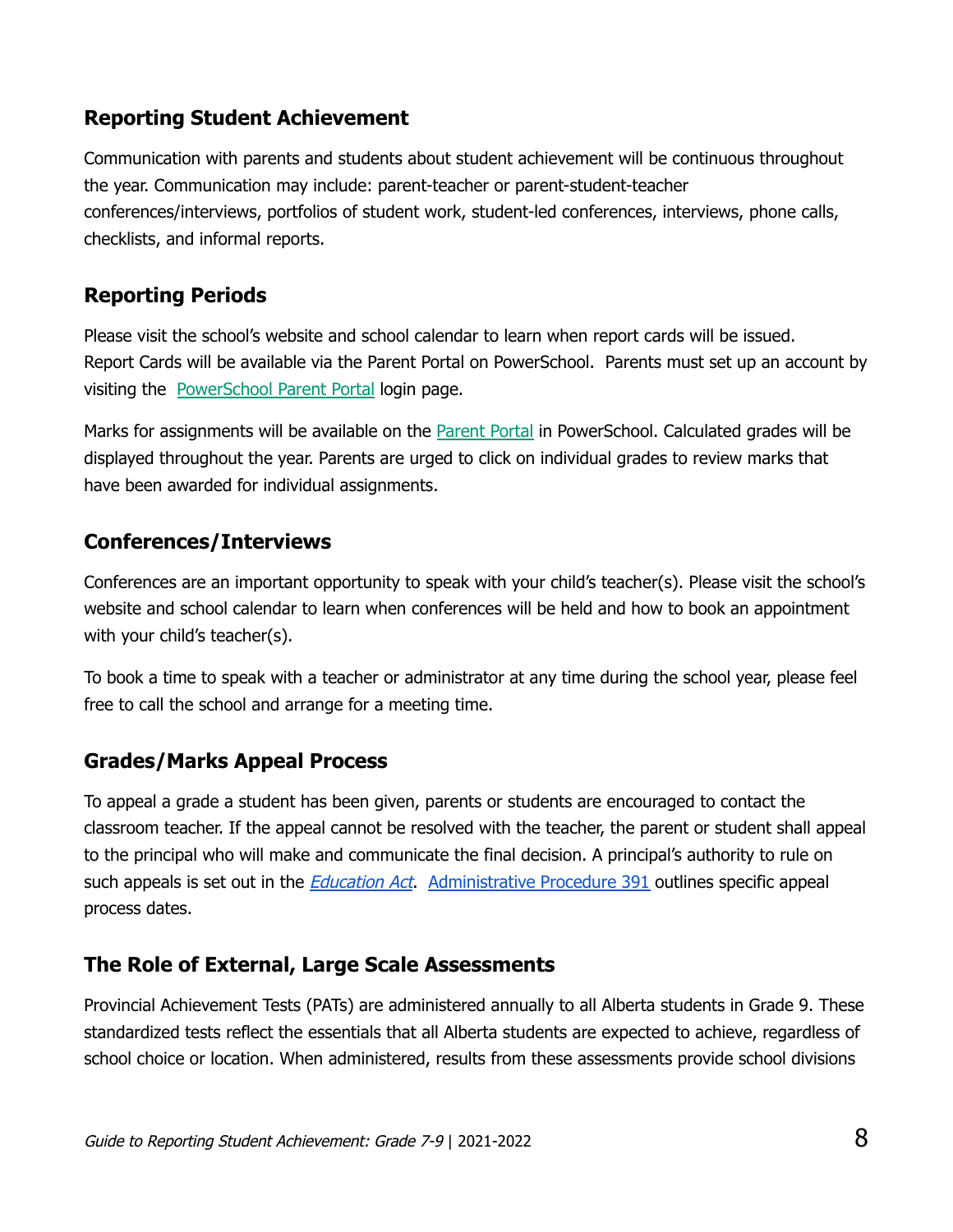with information about student learning and achievement. For the 2021-22 school year, students in Grade 9 will write PATs.

While PATs are an important part of determining student growth and achievement, they are only one part of the assessment process.

- The achievement tests address only those learning outcomes that can be readily assessed by a paper-and-pencil or digital test.
- The clearest picture of students' growth and development is gained when a wide variety of assessment information is considered. The achievement tests provide part of the picture.

Alberta Education expects schools to report the scores from PATs.

#### **Provincial Achievement Tests (PATs)**

[PATs](https://www.alberta.ca/provincial-achievement-tests.aspx#toc-0) measure how well students demonstrate what they are expected to learn. School and division results are shared publicly to show how Alberta grade six and nine students are doing compared to provincial standards. Results from PATs help schools, school authorities and the province monitor and improve student learning. Note that if students require accommodations in order to write PATs (scribe, reader, assistive supports), students should have an ISP in place which identifies the use of the accommodation throughout the course of the school year.

Students who are absent for the scheduled PAT writing will write when they return to school, provided the exams have not yet been returned to Alberta Education. After that time, students will not be able to write the exams. Students may, through special arrangement with the teacher, write final exams other than PATs outside the official exam schedule.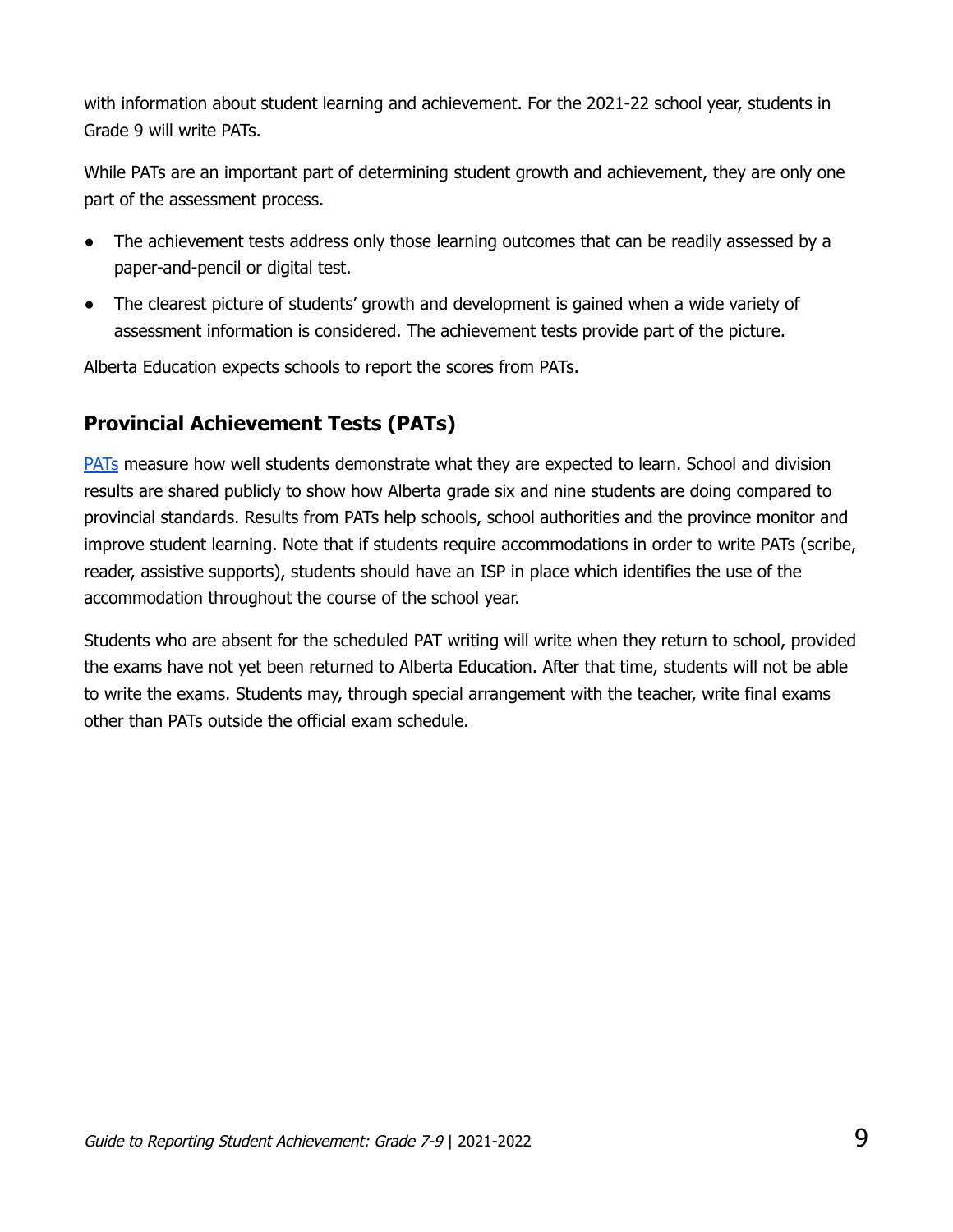#### **Provincial Achievement Test (PAT) Schedule**

Alberta Education's PAT [schedule](https://www.alberta.ca/assets/documents/ed-pat-administration-schedules.pdf) provides some flexibility to administer PATs within a fixed period of time. In accordance with this schedule, Elk Island Public Schools has designated administration dates for PATs, as well as grades 7 and 8 final exams as listed below.

#### **January 2022**

Written-response provincial achievement tests should be administered in accordance with the dates and times indicated in this schedule, unless an alternate schedule has been approved by the Director, Exam Administration.

All students are provided with up to double the official time as noted below, if they require it.

| Tuesday, January 11 | 9:00 A.M.-11:00 A.M. | Grade 9 English Language Arts Part A           |
|---------------------|----------------------|------------------------------------------------|
|                     | 9:00 A.M.-10:20 A.M. | Grade 9 K&E English Language Arts Part A       |
| Friday, January 14  | 9:00 A.M.-11:00 A.M. | Grade 9 Français/French Language Arts Partie A |

For Language Arts Part A: Writing Provincial Achievement Tests, teacher supervisors, under the direction of the principal, are expected to uphold provincial achievement test security by maintaining a continuous writing time. If it is required, based on individual student needs or the entire classes', to administer a short supervised break, the teacher supervisor must receive approval from the principal. All provincial achievement test administration rules and policies must be maintained. The amount of time consumed by a break is not included in the total provincial achievement test-taking time.

All students are provided with up to double the official time noted below, if they require it.

| <b>Date</b> | <b>Final Exam Official Time</b> | <b>EIPS Final Exam</b>               |
|-------------|---------------------------------|--------------------------------------|
| TBD*        | 105 minutes                     | Grade 7 English Language Arts Part A |
| TBD*        | 105 minutes                     | Grade 8 English Language Arts Part A |

**\***Please visit the school's website and school calendar to learn the exact date when these exams are scheduled.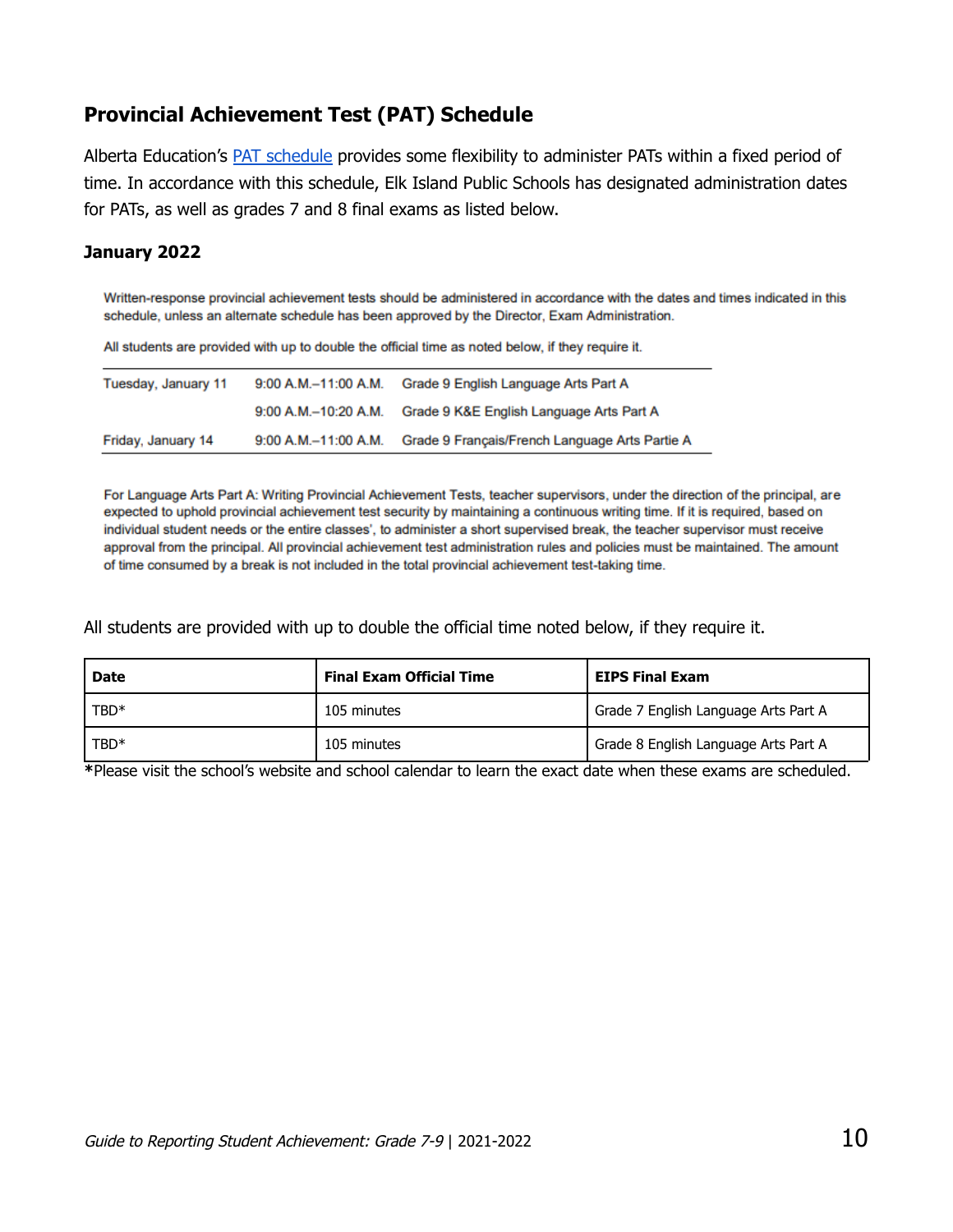All students are provided with up to double the official time noted below, if they require it.

| <b>Date</b>           | <b>Provincial Achievement Test</b><br><b>Official Time</b> | <b>Provincial Achievement Test</b>                |
|-----------------------|------------------------------------------------------------|---------------------------------------------------|
| Thursday, January 20  | 75 minutes                                                 | Grade 9 Français/French Language Arts<br>Partie B |
| Friday, January 21    | 30 minutes                                                 | Grade 9 Mathematics Part(ie) A                    |
| Tuesday, January 25   | 80 minutes                                                 | Grade 9 Mathematics Part(ie) B                    |
| Wednesday, January 26 | 75 minutes                                                 | Grade 9 Science                                   |
|                       | 75 minutes                                                 | Grade 9 K&E Science                               |
| Thursday, January 27  | 80 minutes                                                 | Grade 9 Social Studies                            |
|                       | 75 minutes                                                 | Grade 9 K&E Social Studies                        |
| Friday, January 28    | 75 minutes                                                 | Grade 9 English Language Arts Part B              |
|                       | 75 minutes                                                 | Grade 9 K&E English Language Arts Part B          |

| <b>Date</b>           | <b>Final Exam Official Time</b> | <b>EIPS Final Exam</b>               |
|-----------------------|---------------------------------|--------------------------------------|
| Thursday, January 20  | 60 minutes                      | Grade 7 Mathematics Part(ie) A       |
|                       | 60 minutes                      | Grade 8 Mathematics Part(ie) A       |
| Tuesday, January 25   | 90 minutes                      | Grade 7 Social Studies               |
|                       | 90 minutes                      | Grade 8 English Language Arts Part B |
| Wednesday, January 26 | 90 minutes                      | Grade 7 English Language Arts Part B |
|                       | 90 minutes                      | Grade 8 Mathematics Part(ie) B       |
| Thursday, January 27  | 90 minutes                      | Grade 7 Mathematics Part(ie) B       |
|                       | 90 minutes                      | Grade 8 Social Studies               |
| Friday, January 28    | 75 minutes                      | Grade 7 Science                      |
|                       | 75 minutes                      | Grade 8 Science                      |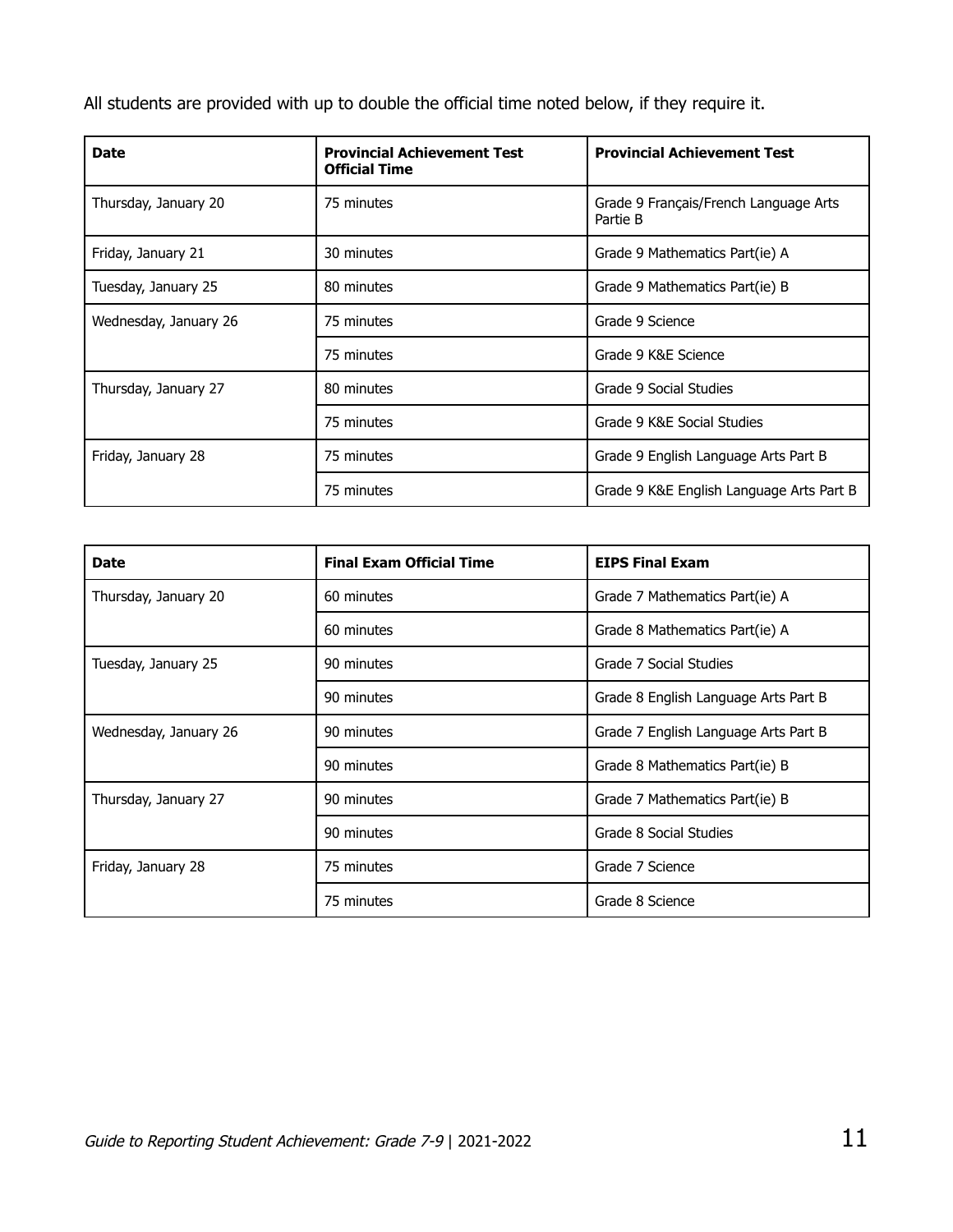#### **May and June 2022**

Written-response provincial achievement tests should be administered in accordance with the dates and times indicated in this schedule, unless an alternate schedule has been approved by the Director, Exam Administration.

All students are provided with up to double the official time noted below, if they require it.

| Monday, May 16    | 9:00 A.M.-11:00 A.M.      | Grade 6 Français/French Language Arts Partie A |
|-------------------|---------------------------|------------------------------------------------|
|                   | $9:00$ A.M. $-11:00$ A.M. | Grade 9 English Language Arts Part A           |
|                   | 9:00 A.M.-10:20 A.M.      | Grade 9 K&E English Language Arts Part A       |
| Wednesday, May 18 | 9:00 A.M.-11:00 A.M.      | Grade 6 English Language Arts Part A           |
|                   | 9:00 A.M.-11:00 A.M.      | Grade 9 Français/French Language Arts Partie A |

For Language Arts Part A: Writing Provincial Achievement Tests, teacher supervisors, under the direction of the principal, are expected to uphold provincial achievement test security by maintaining a continuous writing time. If it is required, based on individual student needs or the entire classes', to administer a short supervised break, the teacher supervisor must receive approval from the principal. All provincial achievement test administration rules and policies must be maintained. The amount of time consumed by a break is not included in the total provincial achievement test-taking time.

| <b>Date</b>       | <b>Final Exam Official Time</b> | <b>EIPS Final Exam</b>                            |
|-------------------|---------------------------------|---------------------------------------------------|
| Wednesday, May 25 | 105 minutes                     | Grade 7 English Language Arts Part A              |
|                   | <b>TBD</b>                      | Grade 7 Français/French Language Arts<br>Partie A |
| Thursday, May 26  | 105 minutes                     | Grade 8 English Language Arts Part A              |
|                   | <b>TBD</b>                      | Grade 8 Français/French Language Arts<br>Partie A |

All students are provided with up to double the official time noted below, if they require it.